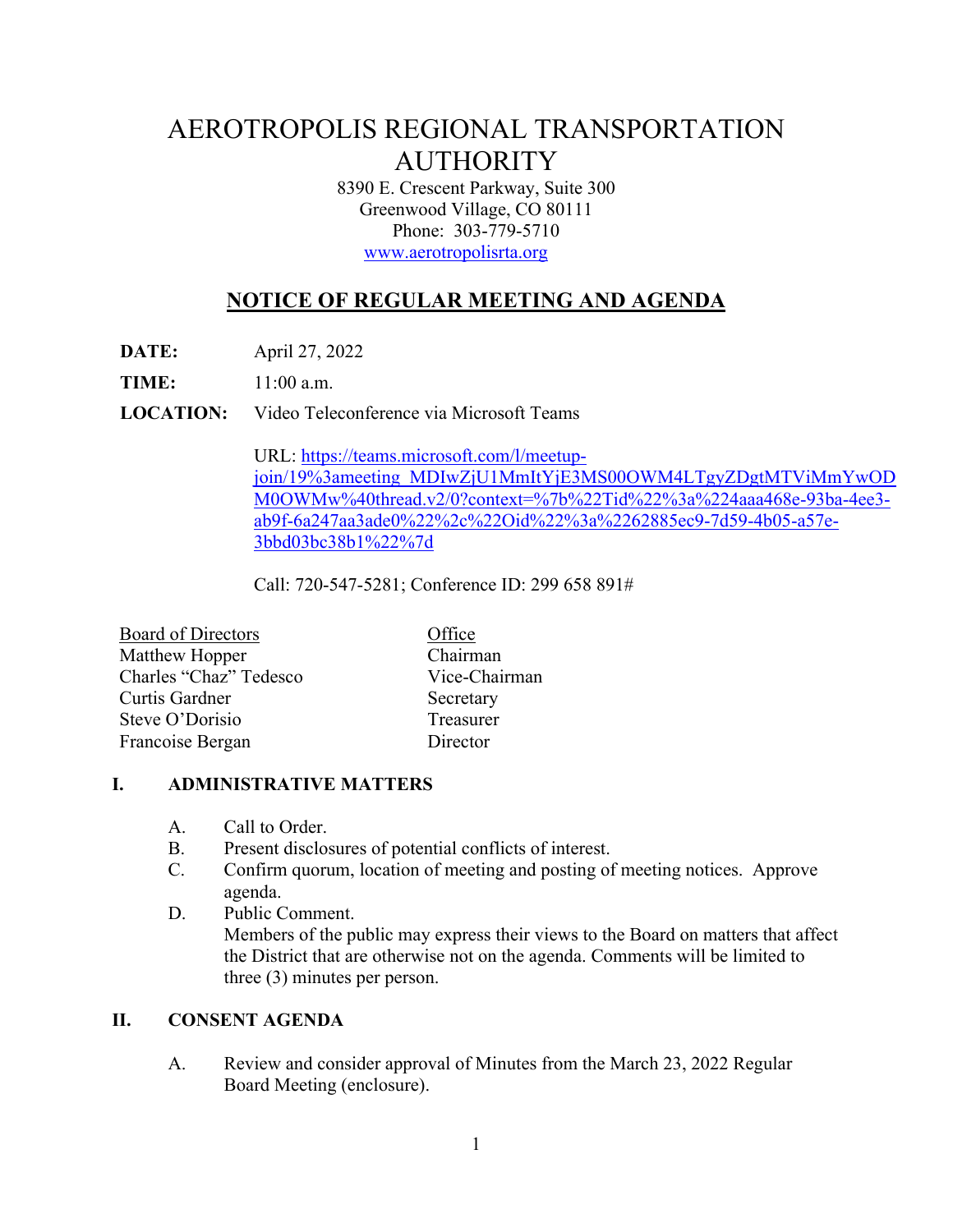#### **III. ENGINEERING/CONSTRUCTION MATTERS**

- A. Discussion and possible action concerning planning, design and construction of Authority's Regional Transportation System and related matters.
- B. Aurora Highlands Development Update Carla Ferreira.
- C. City of Aurora Development Review Update Jason Batchelor.
- D. Other.

#### **IV. FINANCIAL MATTERS**

- A. Consider approval of April claims totaling \$19,471.82 (enclosure).
- B. Presentation, discussion and possible action concerning March 31, 2022 financial statements (enclosure).
- C. Discussion and possible action concerning the review and verification of project costs associated with the Authority's Regional Transportation System (enclosure).
- D. Presentation, discussion and possible action on AACMD Draw Requests(s) (enclosure).
- E. Presentation, discussion and possible action on ARTA Draw Requests(s) (enclosure).
- F. Other.

### **V. MANAGER MATTERS**

- A. Authority Manager report.
- B. Discussion and possible action concerning matters presented by Authority Manager.

### **VI. LEGAL MATTERS**

- A. Authority Legal Counsel report.
- B. Discussion and possible action concerning contracts, intergovernmental agreements and other legal arrangements related to the planning, design and construction of the Authority's Regional Transportation System and related matters.
- **VII. EXECUTIVE SESSION** (If needed, an executive session may be called pursuant to and for the purposes set forth in Section 24-6-402(4), C.R.S., after announcement of the specific topic for discussion and statutory citation authorizing the executive session, and a vote of two-thirds of the quorum of the Board present.).

#### **VIII. OTHER BUSINESS**

- A. Confirm Quorums for May  $11<sup>th</sup>$  and May  $25<sup>th</sup>$  Regular Meetings.
- B. Other.

#### **IX. ADJOURNMENT 2022 SCHEDULED BOARD MEETINGS – 11:00 A.M.**